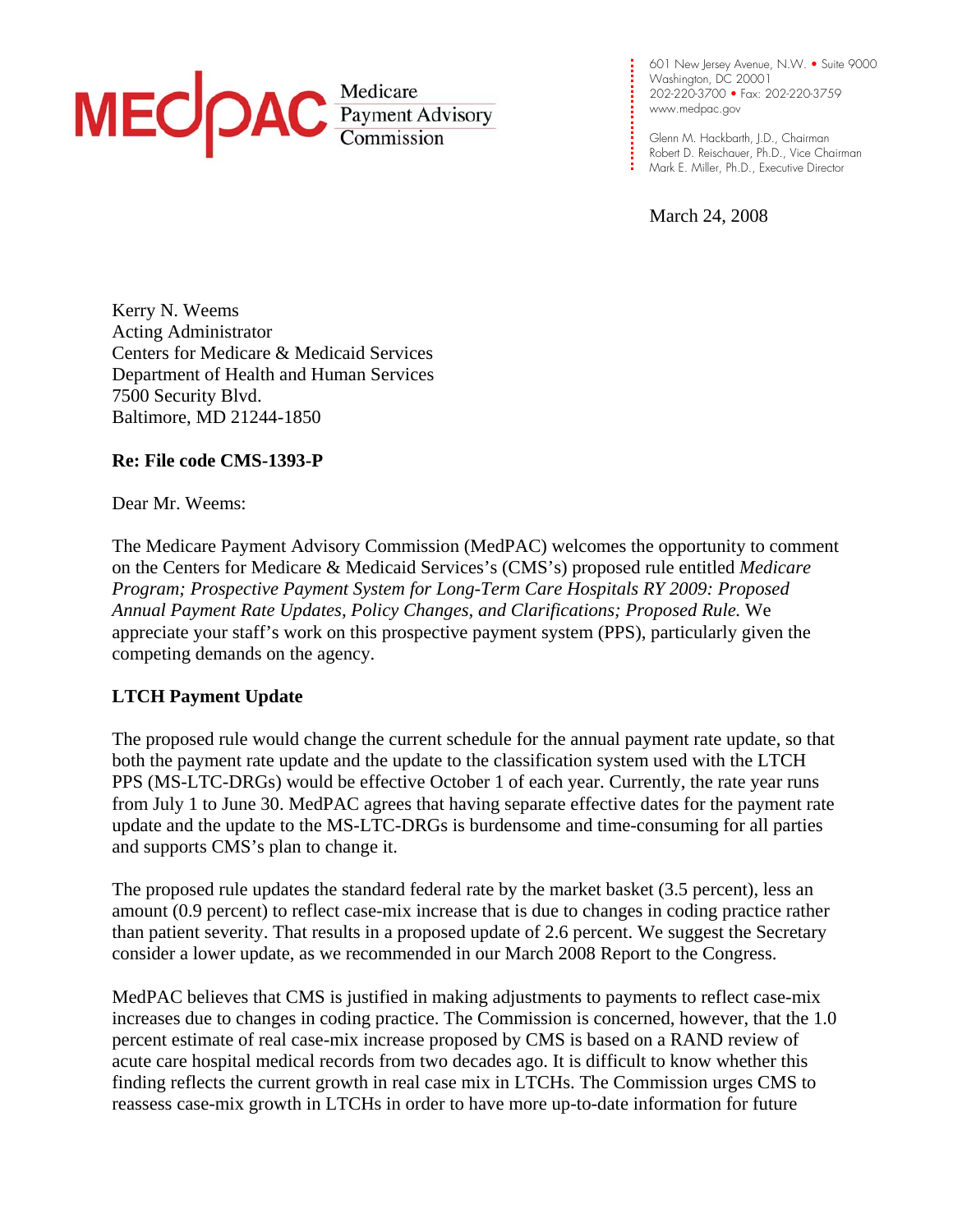adjustments. This will be especially important in estimating the impact on case-mix change of the move to MS-LTC-DRGs.

## **Facility and patient criteria**

 In MedPAC's June 2004 Report to the Congress, we recommended that the Congress and the Secretary define LTCHs using facility and patient criteria, to ensure that the patients admitted to these facilities are medically complex. We specified that facility-level criteria should characterize the level of LTCH care by features such as staffing, patient evaluation, review processes, and mix of patients; while patient-level criteria should identify specific clinical characteristics and treatment modalities. We made this recommendation because our qualitative and quantitative research found that beneficiaries treated in LTCHs cost Medicare more than those treated in alternative settings; however, the cost differences narrowed considerably if LTCH care was targeted to patients who appeared most suitable for this level of care. That lead us to conclude that Medicare should ensure that LTCHs treat only appropriate patients.

 The types of cases treated by LTCHs can be (and are) treated in other settings, particularly in step-down units of many acute-care hospitals. Therefore, it is not possible (nor desirable) to develop criteria defining patients who can be cared for exclusively in LTCHs. Rather, CMS should seek to define the *level of care* typically furnished in LTCHs, step-down units of many acute-care hospitals, and some specialized skilled nursing facilities (SNFs) and inpatient rehabilitation facilities (IRFs). This is an important distinction because Medicare's goal is to ensure that beneficiaries receive appropriate, high-quality care in the least costly setting consistent with their clinical conditions. Further, the Commission has long held that payment for the same set of services should be the same regardless of where the services are provided.

 CMS has contracted with RTI International to study the feasibility of implementing MedPAC's recommendations. With the support of RTI, CMS has convened two technical expert panels (TEPs) to discuss differences and similarities in the populations admitted to different high-acuity settings and begin to identify critical differences in populations and facilities that might be associated with inappropriate admissions. TEP participants included clinicians from LTCHs, acute care hospitals with ventilator units, and specialized IRFs and SNFs, such as those that manage the care of ventilator patients. Representatives from hospitals, IRFs, and SNFs offering specialized services were included with the acknowledgment that their patient populations were likely more acute than those of the average provider. Including these representatives should help RTI and CMS gauge similarities and differences across facilities that care for the sickest patient populations.

 TEP participants agreed that LTCHs treat patients that are also appropriately cared for in other settings, making it difficult to develop criteria for LTCHs only. However, TEP participants were able to determine some services that distinguish between facilities that treat patients of higher versus lower acuity levels, such as the ability to provide intravenous insulin therapy, continuous cardiac monitoring, and ventilator weaning.

 There was agreement among TEP participants that, for many conditions, a critical mass of patients is required to ensure that providers have adequate experience treating the conditions. If this is the case, as we noted in our March Report to the Congress, then the proliferation of LTCHs in some markets might be cause for concern. To gain an adequate level of experience caring for medically complex patients, LTCHs (and other providers of medically complex care)